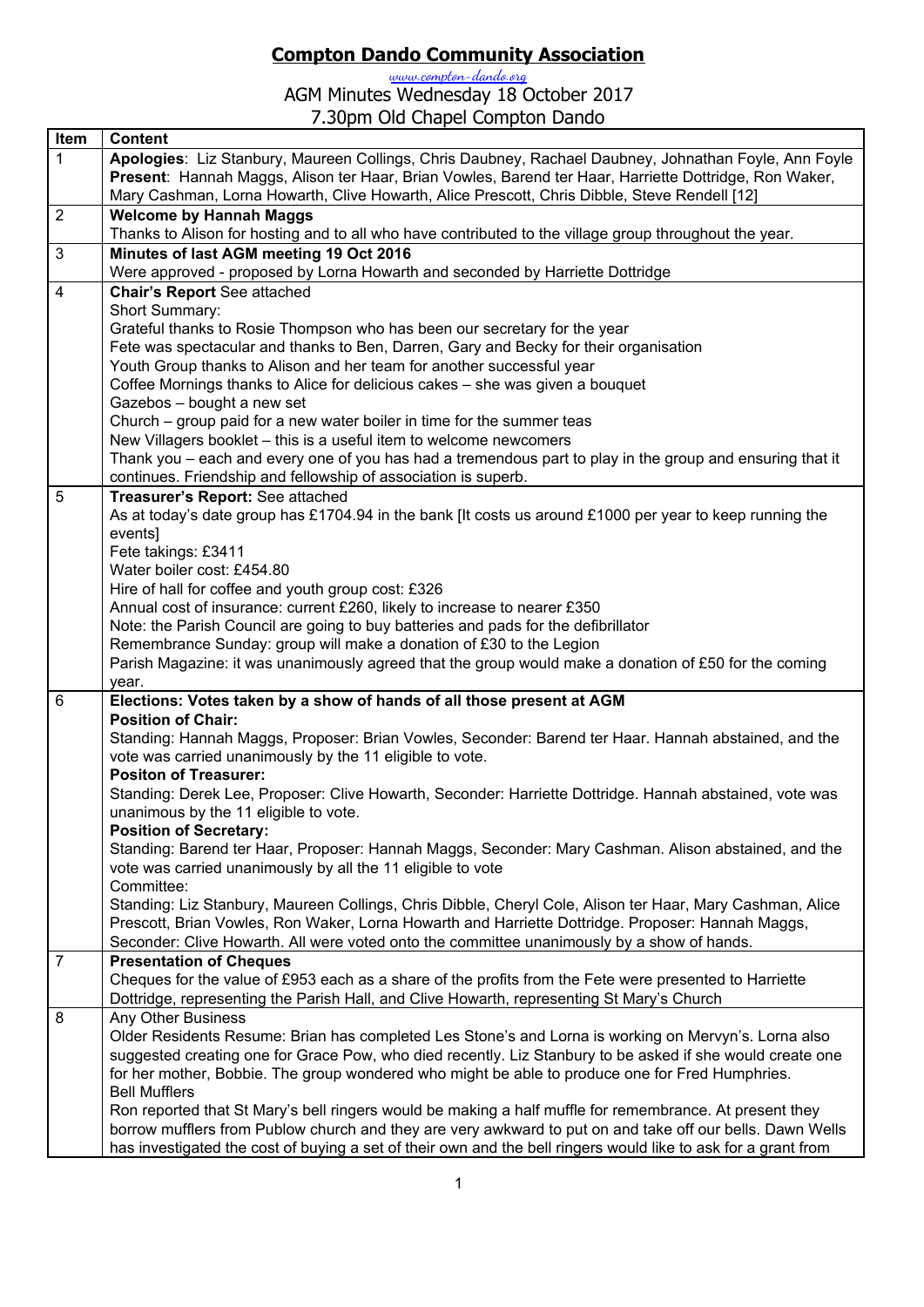the group for the cost £225. This was voted on by the new committee: For: 10 Abstain: 0 Against: 0. The motion was carried. Ron gave his thanks to the group on behalf of the bell ringers. **Date of Next Meeting: Wednesday 10 th January 2018 7.30pm St Mary's Church**